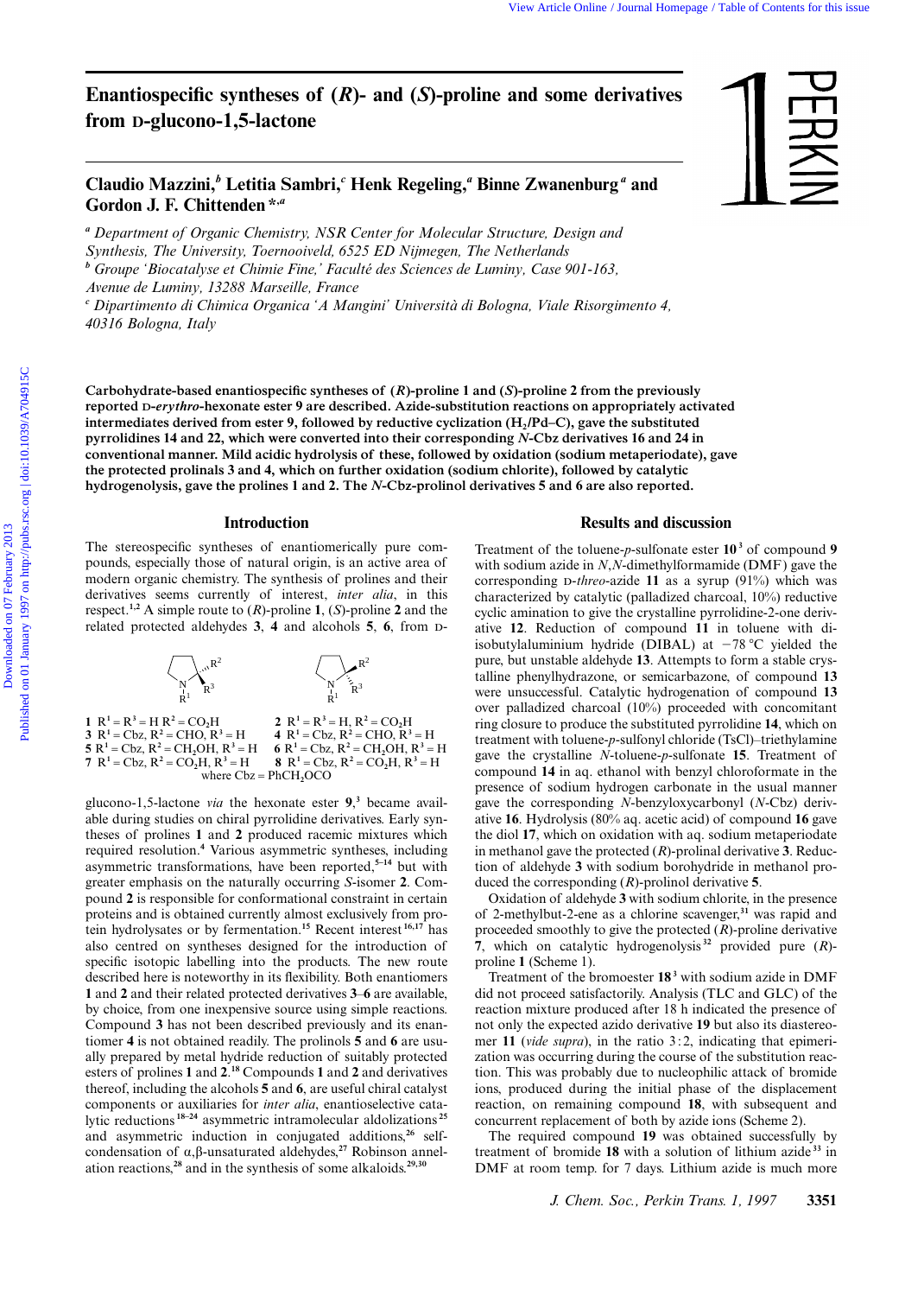

**Scheme 1** *Reagents and conditions:* i, TsCl, pyridine; ii, NaN**3**, DMF; iii, Pd–C (10%), H**2**; iv, DIBAL, 278 8C; v, PhCH**2**OCOCl, NaHCO**3**; vi, 80% HOAc–water; vii, NaIO**4**; viii, NaBH**4**; ix, NaClO**2**, 2-methylbut-2-ene; x, TsCl, Et**3**N



**Scheme 2** *Reagents and conditions:* i, Ph**3**P, CBr**4**; ii, NaN**3**, DMF,  $100 °C$ 

soluble  $(\sim]$  g/10 ml) than sodium azide in this solvent, thereby enabling the reaction to be conducted at ambient temperature. Lithium bromide produced during the reaction is also much less effective as a source of nucleophilic bromide ions under these conditions. The beneficial use of lithium azide in some nucleophilic displacement reactions has been reviewed.**<sup>34</sup>** Compound **19** yielded the crystalline pyrrolidine-2-one derivative **20** on reductive (Pd/C, H**2**) cyclization (*vide supra*).

Reaction of ester 19 with DIBAL in toluene at  $-78$  °C, followed by reductive  $(Pd/C, H_2)$  cyclization of the resultant unstable aldehyde **21** gave the expected pyrrolidine derivative **22** as a syrup, which was characterized as the crystalline *N*toluene-*p*-sulfonate **23**. Compound **22** was also converted into the corresponding *N*-Cbz derivative **24** in the usual manner. Mild acidic hydrolysis of compound **24** gave the free diol **25**, which on treatment with aq. methanolic sodium metaperiodate yielded the aldehyde **4**, reduction of which with sodium borohydride in methanol gave the (*S*)-prolinol derivative **6** (Scheme 3).

A synthesis of the aldehyde **4** from commercially available (*S*)-prolinol, *via* Swern-type oxidation of the *N*-benzyloxycarbonyl derivative **6**, has been described**<sup>30</sup>** relatively recently. The observed optical rotations for these two derivatives were in good overall agreement with the values reported here, and also with the numerical values for their enantiomeric counterparts, compound **3** and **5**. The current value for compound **4**,  $[a]_D$  $-76.5\dagger$  is marginally higher than the most recently cited<sup>30</sup> value,  $[a]_D$  -63.7, and both are much greater than those cited earlier **35,36** for compound **4**, derived from reduction of esters of (*S*)-proline **2**. It had been implied**<sup>36</sup>** that amino aldehydes derived from chiral amino acids could be difficult to obtain with high optical purity. Compound **3** has not been described hitherto. The two enantiomeric aldehydes **3** and **4** described here probably have very high optical purities in view of their mode of synthesis. These two compounds could be stored (0 °C) for appreciable periods of time (2–3 months) without any obvious deterioration or racemization.

Further oxidation of aldehyde **4** with sodium chlorite in the same manner as described for its enantiomer **3** (*vide supra*) yielded the known, commercially available *N*-Cbz-(*S*)-proline **8**, which on catalytic hydrogenation (palladized charcoal, 10%) yielded (*S*)-proline **2**.

The syntheses described illustrate the useful application of the ester **9** as a chiral synthon. Further studies on the use of the aldehydes **4** and **5** as sources of novel chiral ligands is currently in progress.

#### **Experimental**

Optical rotations were determined with a Perkin-Elmer model 241 automatic polarimeter on 1% solutions in chloroform at 25 8C, unless indicated otherwise. TLC on pre-coated plates of silica gel (Merck) was performed with light petroleum–ethyl acetate  $(1:1)$ . Detection was affected by spraying with 0.1  $\mu$  $K_2Cr_2O_7$  in 0.05  $\text{M H}_2SO_4$  and heating at 140 °C. Column chromatography and flash-column chromatography were performed on silica gel 60 and 60 H with the solvent mixtures indicated. GLC was performed with a Hewlett-Packard 5890 gas chromatograph; a fused-silica capillary column (25 m) coated with HP-1 cross-linked methyl silicone gumphase operating at 100–150 °C ( $t = 0$  min, 100 °C isothermal;  $t = 5$  min,  $5^{\circ}$ C min<sup>-1</sup>) and nitrogen as the carrier gas at 2 ml min<sup>-1</sup> was used. **<sup>1</sup>** H NMR spectra were recorded with a Bruker AC 100 (100 MHz) or Bruker AC 300 (300 MHz) spectrometer on solutions in CDCl<sub>3</sub> (internal Me<sub>4</sub>Si) or D<sub>2</sub>O or as indicated. *J*-Values are given in Hz. **<sup>13</sup>**C NMR spectra were recorded with Bruker AC 100, AC 300 or AM 400 spectrometers operating at 25, 75 and 100.6 MHz respectively on solutions in CDCl**<sup>3</sup>** (internal Me<sub>4</sub>Si) or  $D_2O$  (external 1,4-dioxane at  $\delta_C$  67.8). Mass spectra were recorded using a double-focusing VG 7070E

 $\dagger$  [a]<sub>D</sub>-Values are given in units of  $10^{-1}$  deg cm<sup>2</sup> g<sup>-1</sup>.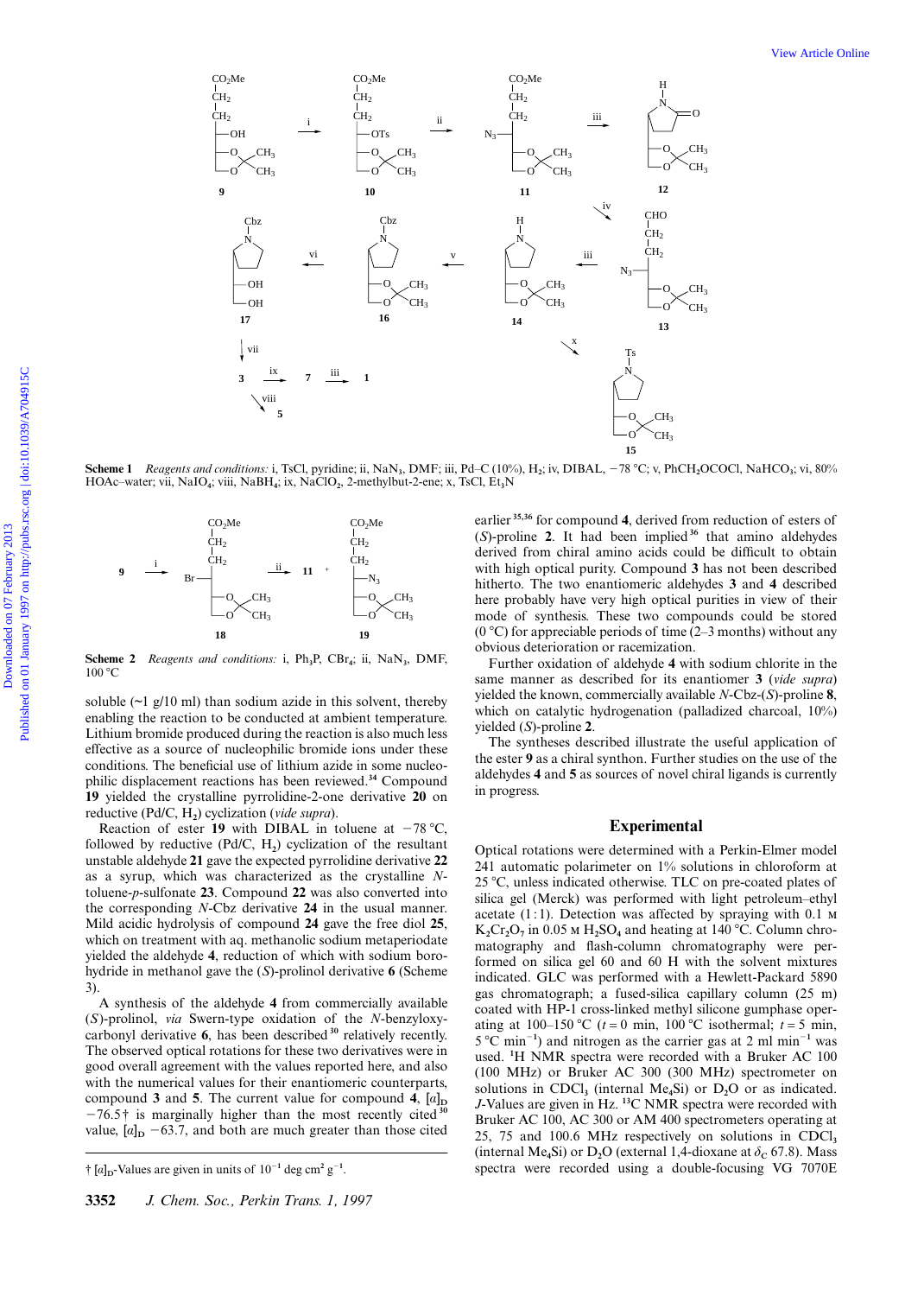

**Scheme 3** Reagents and conditions: i, LiN<sub>3</sub>, DMF, 20 °C; ii, DIBAL, -78 °C; iii, Pd–C (10%), H<sub>2</sub>; iv, TsCl, KOH; v, PhCH<sub>2</sub>OCOCl, NaHCO<sub>3</sub>; vi, 80% HOAc–water; vii, NaIO**4**; viii, NaBH**4**; ix, NaClO**2**, 2-methylbut-2-ene

spectrometer or a Varian Saturn 2 GC-MS ion-trap system. IR spectra were determined on a Perkin-Elmer 298 spectrometer as indicated. DIBAL was purchased as a 1  $\mu$  solution in hexane. Light petroleum is the fraction distilled between 60– 80 °C.

#### **Methyl 4-azido-2,3,4-trideoxy-5,6-***O***-isopropylidene-D-***threo***hexonate [(4***R***,5***S***)-methyl 4-azido-5,6-(isopropylidenedioxy) hexanoate] 11**

A stirred mixture of compound  $10^3$  (2.4 g, 6.45 mmol) and sodium azide (1.28 g, 19.7 mmol) in DMF (50 ml) was heated for 12 h at 100 °C, cooled and then treated with ice-water (200 ml). The mixture was extracted with diethyl ether  $(2 \times 150$  ml) and the combined extracts were washed successively with saturated aq. sodium chloride  $(2 \times 20$  ml) and water  $(2 \times 20 \text{ ml})$ , dried (MgSO<sub>4</sub>), and concentrated *in vacuo*. Column chromatography (ethyl acetate–light petroleum, 3:1) of the residue yielded compound **11** (1.43 g, 91%) as a pure (TLC and GLC) syrup,  $[a]_D$  +14.4;  $\delta_H$ (CDCl<sub>3</sub>) 4.09 (m, 2 H, H-5, H**<sup>a</sup>** -6), 3.82 (dd, *J* 8 and 6, 1 H, H**<sup>b</sup>** -6), 3.70 (s, 3 H, OCH**3**), 3.28 (m, 1 H, H-4), 2.50 (m, 2 H, H**2**-2), 1.78 (m, 2 H, H<sub>2</sub>-3) and 1.48 and 1.37 (2 s, each 3 H, CMe<sub>2</sub>);  $\delta_c$ (CDCl<sub>3</sub>) 173.08, 78.49, 66.37, 62.73, 51.78, 30.32, 26.34, 25.9 and 25.17;  $m/z$  228 (M<sup>+</sup> - 15, 11%), 216 (3.7), 130 (11.7), 101 (81), 87 (13), 59 (21) and 43 (100);  $v_{\text{max}}(\text{neat})/\text{cm}^{-1}$  2980, 2110 and 1730.

## **(5***R***,4**9*S***)-5-(2**9**,2**9**-Dimethyl-1**9**,3**9**-dioxolan-4**9**-yl)pyrrolidin-2 one 12**

A solution of compound **11** (0.604 g, 2.49 mmol) in methanol (20 ml) was treated with palladized charcoal (10%; 60 mg) and was then hydrogenated (1 atm) at room temp. The inorganic material was removed by filtration and washed with methanol (20 ml), and the combined filtrate and washings were concentrated *in vacuo* to give an oil which crystallized on storage (48 h). Recrystallization (diisopropyl ether–dichloromethane) gave pure *lactam* **12** (0.23 g, 63%), mp 102–104 °C;  $[a]_D$  –54 (Found: C, 58.27; H, 8.11; N, 7.45. C**9**H**15**NO**3** requires C, 58.36; H, 8.16; N, 7.56%);  $\delta_H(100 \text{ MHz}; \text{CDCl}_3)$  6.48 (br s, 1 H, NH), 4.03–3.67 (m, 4 H, H-4', -5 and H<sub>2</sub>-5'), 2.3–1.95 (m, 4 H, H<sub>2</sub>-3 and -4) and 1.42 and 1.33 (2 s, each 3 H, CMe<sub>2</sub>);  $v_{\text{max}}(\text{KBr})/\text{cm}^{-1}$  3260, 1690 and 1650.

## **(4***R***,5***S***)-4-Azido-5,6-(isopropylidenedioxy)hexanal 13**

A solution of DIBAL (7.1 ml) was added dropwise to a stirred, cooled  $(-78 \degree C)$  solution of compound 11 (1.44 g, 5.9) mmol) in light petroleum–toluene (25 ml; 1:1) maintained under nitrogen. The mixture was stirred for a further 1 h at

the same temperature, treated with sodium sulfate decahydrate (1.5 g), diluted with dichloromethane (25 ml) and stirred at room temp. for 1 h. The mixture was then treated with anhydrous sodium sulfate, and filtered, the inorganic material was washed with dichloromethane, and the combined filtrate and washings were washed with water  $(2 \times 20$  ml), dried (NaSO**4**), and concentrated *in vacuo*. Column chromatography (light petroleum–ethyl acetate,  $1:1$ ) of the resultant material gave aldehyde **13** (1.04 g, 82%) as an oil,  $[a]_D$  +10.4; δ**H**(CDCl**3**) 9.81 (s, 1 H, CHO), 4.10 (m, 2 H, H-5, H**<sup>a</sup>** -6), 3.82 (dd, *J* 6 and 8, 1 H, H**<sup>b</sup>** -6), 3.27 (m, 1 H, H-4), 2.68 (m, 2 H, H**2**-2), 1.84–1.70 (m, 2 H, H**2**-3) and 1.47 and 1.38 (2 s, each 3 H, CMe<sub>2</sub>);  $\delta$ <sub>C</sub>(CDCl<sub>3</sub>) 200.73, 110.12, 78.53, 66.33, 62.71, 40.22, 26.32, 25.13 and 23.01;  $m/z$  186 (M<sup>+</sup> + 1 - 28, 2.8%), 101 (100), 82 (44), 55 (12) and 43 (97);  $v_{\text{max}}(\text{neat})/\text{cm}^{-1}$  2880, 2710, 2100 and 1710.

#### **(2***R***,4**9*S***)-2-(2**9**,2**9**-Dimethyl-1**9**,3**9**-dioxolan-4**9**-yl)pyrrolidine 14**

A solution of compound **13** (0.442 g, 2.07 mmol) in methanol  $(25 \text{ ml})$  was treated with palladized charcoal  $(10\%; 45 \text{ mg})$  and was then hydrogenated (1 atm) at room temp. for 7 h. The inorganic material was removed by filtration and washed with methanol (10 ml). The combined filtrate and washings were concentrated *in vacuo* at <25  $\degree$ C to give the pyrrolidine **14** (0.34) g, 96%). A portion of the product (172 mg) was distilled *in vacuo* (Kügelrohr, 80 °C/0.25 mbar  $\ddagger$ ) to give pure *compound* 14 (130 mg, 76%),  $[a]_D$  +9 (Found: C, 62.84; H, 10.41; N, 7.96.  $C_9H_{17}NO_2$  requires C, 63.12; H, 10.01; N, 8.18%);  $\delta_H(CDCl_3)$ 3.99 (m, 2 H, H<sub>2</sub>-5), 3.64 (m, 1 H, H-4'), 3.09–2.89 (m, 3 H), 2.10 (br s, 1 H, NH), 1.85–1.67 (m, 3 H) and 1.42 and 1.36 (2 s, each 3 H, CMe<sub>2</sub>); δ<sub>C</sub>(CDCl<sub>3</sub>) 109.13, 79.40, 67.11, 60.95, 46.30, 27.43, 26.77, 25.37 and 25.24;  $m/z$  172 ( $M^+ + 1$ , 8.4%), 156 (3.3), 70 (100) and 43 (31);  $v_{\text{max}}$ (film)/cm<sup>-1</sup> 3330, 2940, 2850 and 1690.

A portion of the above material (98.4 mg, 0.575 mmol) in methanol (2 ml) containing trimethylamine (0.163 ml, 1.17 mmol) was treated with TsCl (134 mg, 0.702 mmol), set aside at room temp. for 4 h, and processed in the usual manner. Recrystallization (light petroleum) of the resultant crude crystalline material (151 mg) gave the N-*toluene*-p-*sulfonate* **15** (125 mg, 67%), mp 95–97 °C; [a]<sub>D</sub> – 86 (Found: C, 58.67; H, 6.83; N, 4.31; S, 9.78. C**16**H**23**NO**4**S requires C, 59.05; H, 7.12; N, 4.30; S, 9.85%);  $\delta$ <sub>H</sub>(CDCl<sub>3</sub>) 7.72 and 7.32 (2 d, each *J* 8.2, each 2 H, ArH), 4.21 (q, *J* 6.3, 1 H, H-4'), 4.13 (dd, *J* 8.5 and 6.3, 1 H, H<sup>a</sup>-59), 3.98 (dd, *J* 8.5 and 6.3, 1 H, H**<sup>b</sup>** -59), 3.72 (m, 1 H, H-2), 3.41 (m, 1 H, H**<sup>a</sup>** -5), 3.18 (m, 1 H, H**<sup>b</sup>** -5), 2.43 (s, 3 H, C**6**H**4***Me*), 1.90

 $\ddagger$  1 bar =  $10^5$  Pa.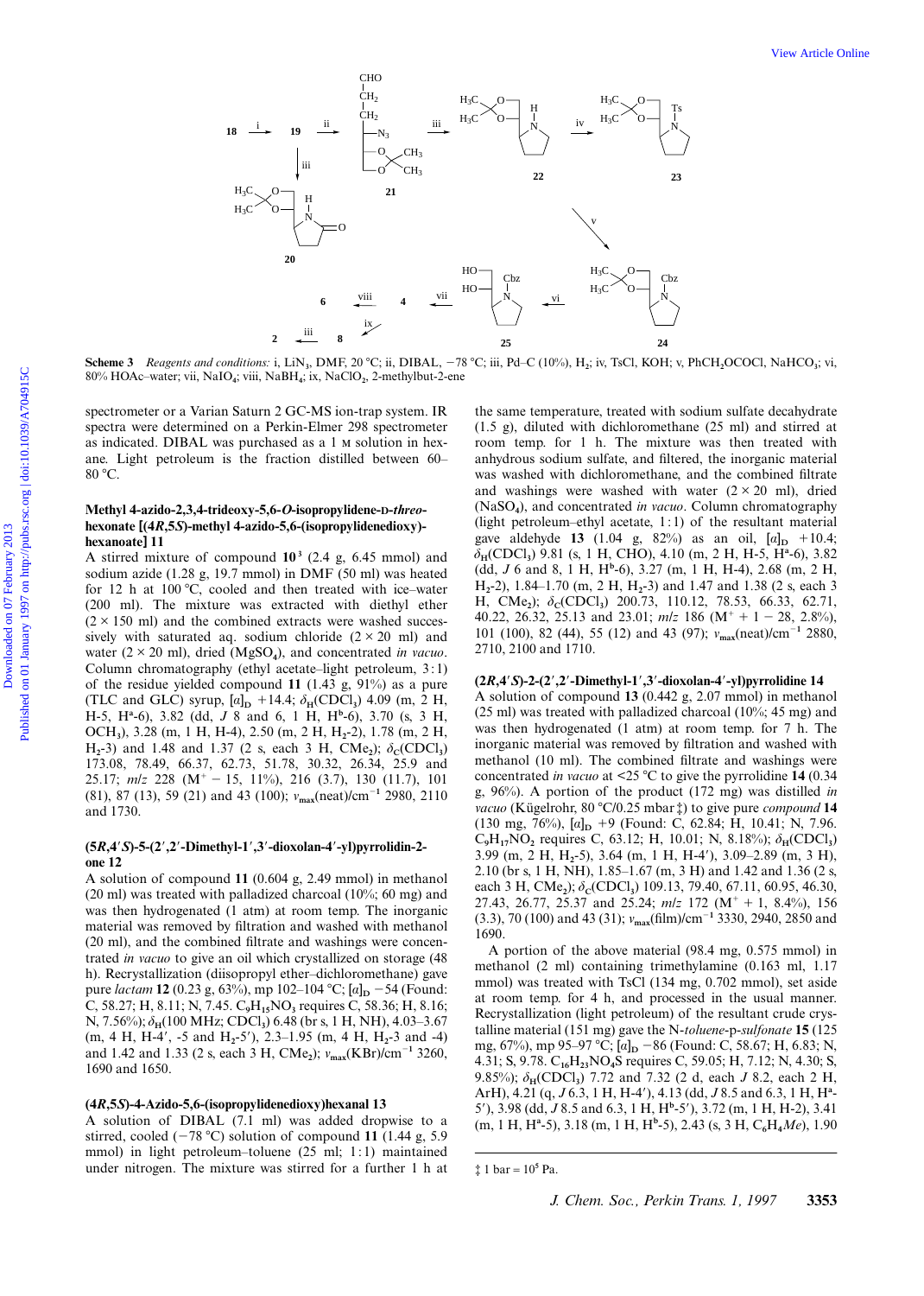(m, 2 H), 1.55 (m, 1 H), 1.43 and 1.39 (2 s, each 3 H, CMe<sub>2</sub>) and 1.35 (m, 1 H); δ<sub>C</sub>(CDCl<sub>3</sub>) 143.57, 134.61, 129.73, 127.59, 109.40, 77.41, 67.56, 62.05, 49.17, 29.95, 26.52, 25.15, 24.06 and 21.52.

## **(2***R***,4**9*S***)-***N***-Benzyloxycarbonyl-2-(2**9**,2**9**-dimethyl-1**9**,3**9 **dioxolan-4**9**-yl)pyrrolidine 16**

Treatment of a stirred solution of free amine **14** (336 mg, 1.97 mmol) in 50% aq. ethanol (25 ml), containing sodium hydrogen carbonate (336 mg), with benzyl chloroformate (0.45 ml, 3.2 mmol) followed by processing in the usual manner and column chromatography (hexane–ethyl acetate, 3:1) of the resulting material gave compound **16** (491 mg, 82%),  $[a]_D$  +59;  $\delta_{\text{H}}(\text{CDCl}_3)$  7.33 (m, 5 H, Ph), 5.13 (q<sub>AB</sub>, *J* 15.6 and 12.4, 2 H, PhC*H***2**), 4.41 (m, 1 H), 4.13 (m, 1 H), 3.9 (m, 1 H), 3.84 (m, 1 H), 3.61 (m, 1 H), 3.36 (m, 1 H), 2.00–1.78 (m, 4 H, H**2**-3 and  $-4$ ) and 1.37 and 1.33 (2 s, each 3 H, CMe<sub>2</sub>);  $\delta_c$ (CDCl<sub>3</sub>) 155.52, 136.64, 128.33, 127.83, 127.74, 108.77, 77.48, 66.80, 65.81, 57.75, 47.39, 27.66, 26.08, 25.19 and 23.89;  $m/z$  290 (M<sup>+</sup> - 15, 1.95%), 160 (40.21), 91 (100) and 43 (18.21);  $v_{\text{max}}(\text{film})/\text{cm}^{-1}$ 3030, 2960, 2880, 1820 and 1680.

## **Methyl 4-azido-2,3,4-trideoxy-5,6-***O***-isopropylidene-D-***erythro***hexonate [(4***S***,5***S***)-methyl 4-azido-5,6-(isopropylidenedioxy) hexanoate] 19**

A stirred solution of compound **18 <sup>3</sup>** (2.85 g, 10.2 mmol) in dry DMF (24 ml) was treated with lithium azide **<sup>33</sup>** (2.45 g, 50 mmol) and then was set aside at room temp. for 7 days. The mixture was treated with a mixture of diethyl ether (100 ml) and water (100 ml). The separated aqueous layer was extracted with a further portion of diethyl ether (100 ml) and the combined ether layers were washed successively with saturated aq. sodium chloride and water, dried (Na**2**SO**4**), and concentrated *in vacuo*. Flash column chromatography (hexane–ethyl acetate, 3 : 1) of the resultant residue gave pure (GLC) compound **19** (1.58 g, 65%) as an oil,  $[a]_D$  -45;  $\delta_H(CDCl_3)$  4.07 (m, 2 H, H-5, H<sup>a</sup>-6), 3.89 (dd, *J* 8 and 6, 1 H, H**<sup>b</sup>** -6), 3.70 (s, 3 H, OCH**3**), 3.59 (m, 1 H, H-4), 2.50 (m, 2 H, H**2**-2), 1.96 (m, 1 H, H**<sup>a</sup>** -3), 1.60 (m, 1 H,  $H^b$ -3) and 1.47 and 1.36 (2 s, each 3 H, CMe<sub>2</sub>);  $\delta_c$ (CDCl<sub>3</sub>) 173.06, 109.79, 77.73, 65.80, 62.72, 51.74, 30.44, 26.17, 26.05 and 25.09;  $m/z$  228 (M<sup>+</sup> - 15, 10%), 216 (3.7), 130 (3.2), 101 (57), 98 (22), 83 (16.5), 59 (20) and 43 (100);  $v_{\text{max}}(\text{film})/\text{cm}^{-1}$ 2980, 2110, 1730, 1240 and 1060. (m, 211), 1.55 (m, 111), 1.43 and 1.39 (k) and 1.14 (c) and 111 (c) was better small of lend to the present of published on 01 January 1997 on 01 January 1997 on the present of a model on 01 January 1997 on the present of

## **(5***S***,4**9*S***)-5-(2**9**,2**9**-Dimethyl-1**9**,3**9**-dioxolan-4**9**-yl)pyrrolidin-2-one 20**

Reductive cyclization of compound **19** (0.458 g, 1.89 mmol) in the manner described above for compound **11** gave the *lactam* **20** (0.206 g, 59%), mp 125-126 °C (from diisopropyl etherdichloromethane);  $[a]_D$  +28.2 (Found: C, 58.40; H, 7.91; N, 7.53. C<sub>9</sub>H<sub>15</sub>NO<sub>3</sub> requires C, 58.36; H, 8.16; N, 7.56%);  $\delta_H(100)$ MHz; CDCl<sub>3</sub>) 6.60 (br s, 1 H, NH), 4.06-3.77 (m, 4 H, H-4', -5 and H<sub>2</sub>-5'), 2.45–1.75 (m, 4 H, H<sub>2</sub>-3 and -4) and 1.43 and 1.35 (2 s, each 3 H, CMe**2**); ν**max**(film)/cm<sup>2</sup>**<sup>1</sup>** 3430, 1690 and 1650.

## **(4***S***,5***S***)-4-Azido-5,6-(isopropylidenedioxy)hexanal 21**

A solution of compound **19** (1.26 g, 5.19 mmol) was treated with DIBAL (6.23 ml) and processed as described above. Column chromatography (light petroleum–ethyl acetate, 3:1) of the resulting material gave the aldehyde **21** (0.85 g, 77%),  $[a]_D$ +46, as an oil;  $\delta$ <sub>H</sub>(CDCl<sub>3</sub>) 9.81 (s, 1 H, CHO), 4.08 (m, 2 H, H-5, H**<sup>a</sup>** -6), 3.91 (dd, 1 H, *J* 8 and 5, H**<sup>b</sup>** -6), 3.55 (quintet, *J* 5, 1 H, H-4), 2.65 (m, 2 H, H**2**-2), 1.97 (m, 1 H, H**<sup>a</sup>** -3), 1.60 (m, 1 H, H**<sup>b</sup>** - 3) and 1.47 and 1.36 (2 s, each 3 H, CMe<sub>2</sub>);  $\delta_c$ (CDCl<sub>3</sub>) 200.76, 109.85, 77.69, 65.86, 62.70, 40.29, 26.19, 25.07 and 23.24; *m/z* 186 ( $M^+$  + 1 - 28, 0.45%), 101 (44.49), 82 (16.35), 55 (11.06) and 43 (100); ν**max**/cm<sup>2</sup>**<sup>1</sup>** 2980, 2890, 2720, 2120 and 1700.

## **(2***S***,4**9*S***)-2-(2**9**,2**9**-Dimethyl-1**9**,3**9**-dioxolan-4**9**-yl)pyrrolidine 22**

A solution of compound **21** (0.64 g, 3.0 mmol) in methanol (20

ml) was hydrogenated (1 atm) in the presence of palladized charcoal (10%; 60 mg) for 6 h and was then processed as described above. Distillation *in vacuo* (Kügelrohr, 80 °C/0.5 mbar) of the material gave pure compound **22** (0.322 g, 62.5%),  $[a]_D$  +16 (Found: C, 63.4; H, 9.86; N, 8.01.  $C_9H_{17}NO_2$ requires C, 63.12; H, 10.01; N, 8.18%);  $δ_H(CDCl_3)$  4.04 (m, 2 H, H<sub>2</sub>-5'), 3.76 (dd, *J* 8 and 6, 1 H, H-4'), 3.15 (m, 1 H, H-2), 2.92 (m, 2 H, H**2**-5), 1.96 (br s, 1 H, NH), 1.95–1.54 (m, 4 H, H**2**-3 and -4) and 1.42 and 1.35 (2 s, each 3 H, CMe<sub>2</sub>); δ<sub>C</sub>(CDCl<sub>3</sub>) 108.97, 78.86, 67.59, 60.53, 46.98, 28.19, 26.65, 25.71 and 25.26;  $m/z$  172 (M<sup>+</sup> + 1, 3.25%), 156 (4.08), 96 (15.37), 70 (100) and 43 (32.51); ν<sub>max</sub>(neat)/cm<sup>-1</sup> 3340, 2920 and 1690.

Treatment of a portion (100 mg) of compound **22** in the manner described above for compound **14** gave the N-*toluene*p-sulfonate 23 (109 mg, 57%), mp 71.5-72.5 °C (from light petroleum);  $[a]_D$  +95.3 (Found: C, 59.23; H, 7.04; N, 4.33; S, 9.90. C**16**H**23**NO**4**NS requires C, 59.05; H, 7.12; N, 4.30; S, 9.85%); δ**H**(CDCl**3**) 7.73 and 7.32 (2 d, *J* 8.5 and 6.3, each 1 H, ArH), 4.54 (dt, *J* 6.6 and 4.0, 1 H, H-4'), 4.10 (dd, *J* 9 and 6.8, 1 H, H<sup>a</sup>-5'), 3.98 (dd, *J* 9 and 6.4, 1 H, H<sup>b</sup>-5'), 3.82 (quintet, *J* 4.2, H-2), 3.35 (m, 2 H, H**2**-5), 2.43 (s, 3 H, C**6**H**4***Me*), 1.89–1.60 (m, 3 H), 1.42 and 1.35 (2 s, each 3 H, CMe<sub>2</sub>) and 1.33 (m, 1 H); δ**C**(CDCl**3**) 143.66, 134.10, 129.71, 127.70, 109.26, 77.51, 65.61, 50.24, 27.29, 26.17, 24.99, 24.44 and 21.53.

## **(2***S***,4**9*S***)-***N***-Benzyloxycarbonyl-2-(2**9**,2**9**-dimethyl-1**9**,3**9**-dioxolan-4**9**-yl)pyrrolidine 24**

Treatment of a portion of compound **22** (260 mg, 1.52 mmol) with benzyl chloroformate (0.23 ml, 1.52 mmol) followed by processing in the usual manner, and column chromatography (hexane–ethyl acetate, 3 : 1), gave compound **24** (302 mg, 65%),  $[a]_D$  -39;  $\delta_H(400 \text{ MHz}; 61 \text{ °C}; \text{ CDCl}_3)$  7.52 (m, 5 H, Ph), 5.13 (q<sub>AB</sub>, *J* 19.6 and 12.5, 2 H, PhC*H*<sub>2</sub>), 4.26 (m, 1 H), 3.99 (m, 1 H), 3.76 (m, 1 H), 3.49 (m, 2 H), 2.02 (m, 2 H), 1.85 (m, 2 H) and 1.40 and 1.31 (2 s, each 3 H, CMe<sub>2</sub>);  $\delta_c$ (61 °C; CDCl<sub>3</sub>) 155.29, 137.00, 128.50 and 127.91 (2×), 127.56, 109.10, 76.67, 67.69, 66.86, 55.54, 47.06, 26.36 (2×), 25.20 and 23.82;  $m/z$  306 (M<sup>+</sup> + 1, 0.18%), 290 (1.5), 160 (35.34), 91 (100) and 43 (16.49);  $v_{\text{max}}$ (film)/cm<sup>-1</sup> 3430, 3020, 2960, 2800 and 1690.

#### **(2***R***,1**9*S***)-***N***-Benzyloxycarbonyl-2-(1,2-dihydroxyethyl)pyrrolidine 17**

A solution of compound **16** (491 mg) in 80% aq. acetic acid (10 ml) was set aside at room temperature for 5 days and was then concentrated *in vacuo*. Water (5 ml), followed by toluene ( $3 \times 10$ ) ml) was distilled *in vacuo* from the residue to give diol **17** (403 mg, 95%) as an oil,  $[a]_D$  +66;  $\delta_H(CDCl_3)$  7.36 (m, 5 H, Ph), 5.15 (s, 2 H, PhC*H***2**), 4.05 (m, 1 H, H-2), 3.60 (m, 1 H), 3.37 (m, 1 H) and 2.09–1.73 (m, 4 H, H<sub>2</sub>-3 and -4); δ<sub>c</sub> 157.90, 136.15, 128.14, 128.14, 128.03, 127.80, 75.64, 67.45, 64.04, 59.99, 47.31, 28.48 and 24.12;  $m/z$  266 (M<sup>+</sup> + 1, 0.16%), 204 (40.24), 160 (45.83), 114 (7.79), 91 (100), 70 (17.04), 65 (14.85), 43 (10.32), 41 (15.28), 39 (13.27), 31 (8.33) and 28 (19.73);  $v_{\text{max}}(KBr)/cm^{-1}$ 3400, 3030, 2940, 2885 and 1665.

#### **(2***S***,1**9*S***)-***N***-Benzyloxycarbonyl-2-(1,2-dihydroxyethyl)pyrrolidine 25**

Treatment of compound **24** (302 mg) with 80% aq. acetic acid (15 ml), followed by processing in the above manner, yielded compound **25** (235 mg, 90%),  $[a]_D$  -20;  $\delta_H(CDCl_3)$  7.35 (m, 5) H, Ph), 5.14 (q<sub>AB</sub>, *J* 12.7 and 12.7, 2 H), 3.92 (1 H, m, H-2), 3.59 (br s, 1 H, H-4'), 3.46 (m, 3 H), 2.09 (m, 1 H) and 1.91  $(m, 3 H)$ ;  $\delta_c$ (CDCl<sub>3</sub>) 158.8, 136.3, 128.51, 128.1, 127.81, 72.62, 67.41, 62.73, 59.32, 47.18, 27.62 and 23.31;  $m/z$  266 (M<sup>+</sup> + 1, 0.16%), 204 (40.24), 160 (45.83), 114 (4.34), 91 (100), 70 (13.74), 65 (27.77), 43 (28.04), 41 (21.55), 39 (18.89), 31 (19.97) and 28 (13.94);  $v_{\text{max}}(\text{KBr})/\text{cm}^{-1}$  3380, 3020, 2950, 2880 and 1660.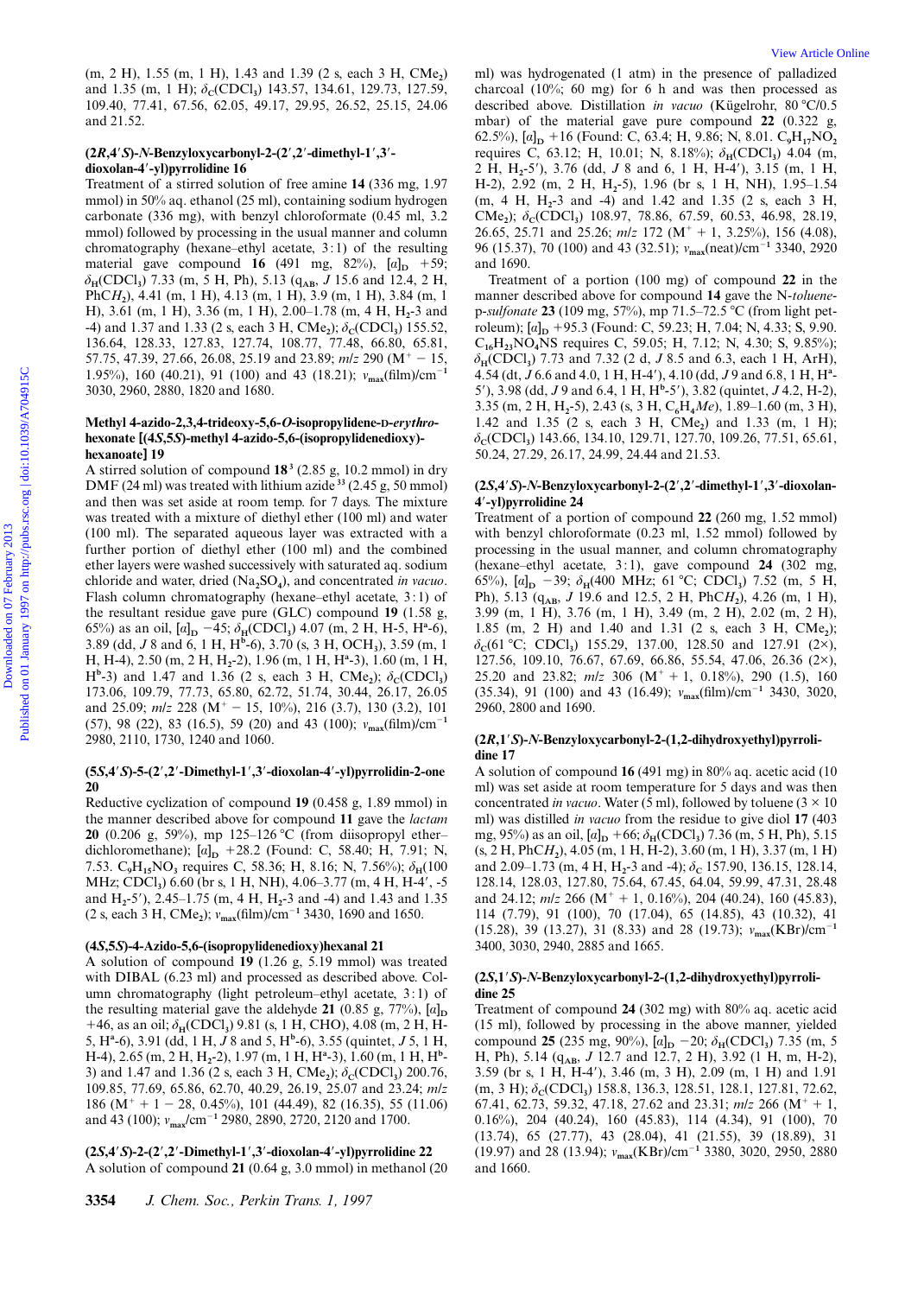#### **(2***R***)-***N***-(Benzyloxycarbonyl)pyrrolidine-2-carbaldehyde 3**

A stirred solution of compound **17** (403 mg, 1.52 mmol) in a mixture of water (12 ml) and methanol (8 ml) was treated with sodium metaperiodate (325 mg, 1.52 mmol) and set aside in the dark for 2 h. The mixture was extracted with dichloromethane  $(2 \times 20 \text{ ml})$  and the combined extracts were washed with water (20 ml), dried (Na**2**SO**4**) and concentrated *in vacuo*. Column chromatography (light petroleum–ethyl acetate, 3:1) of the residue gave the aldehyde **3** (280 mg, 79%),  $[a]_D + 83$ ;  $\delta_H(CDCl_3)$  9.59 (d, 0.5 H, *J* 1.6, CHO), 9.49 (d, *J* -2.3, 0.5 H, CHO), 7.32 (m, 5 H, Ph), 5.16 (m, 2 H, PhC*H***2**), 4.30 (m, 0.5 H, H-2), 4.20 (m, 0.5 H, H-2), 3.56 (m, 2 H, H**2**-5), 2.05 (m, 2 H, H<sub>2</sub>-3) and 1.92 (m, 2 H, H<sub>2</sub>-4);  $\delta_c(CDCI_3)$  199.98,  $155.23 + 154.37$  (1 C),  $136.35 + 136.12$  (1 C), 128.85, 128.39, 127.99, 67.13, 65.15 + 64.76 (1 C),  $47.12 + 46.59$  (1 C),  $27.67 + 26.47$  (1 C) and  $24.37 + 23.60$  (1 C);  $m/z$  204 (M<sup>+</sup> - 29, 3.15%), 160 (18.92), 91 (100) and 65 (12.60);  $v_{\text{max}}(\text{neat})/\text{cm}^{-1}$ 2978, 2880, 1735 and 1694.

#### **(2***S***)-***N***-(Benzyloxycarbonyl)pyrrolidine-2-carbaldehyde 4**

Treatment of compound **25** (234 mg, 0.83 mmol) with sodium metaperiodate (189 mg, 0.83 mmol) as described above yielded aldehyde **4** (165 mg, 80%),  $[a]_D$  -76.5 {lit.,<sup>30</sup>  $[a]_D^{20}$  -63.7 (MeOH)}; δ**H**(CDCl**3**) 9.58 (d, *J* 1.7, 0.5 H, CHO), 9.48 (d, 0.5 H, *J* 2.3, CHO), 7.32 (m, 5 H, Ph), 5.16 (m, 2 H, PhC*H***2**), 4.28 (m, 0.5 H, H-2), 4.19 (m, 0.5 H, H-2), 3.55 (m, 2 H, H**2**-5), 2.05 (m, 2 H, H<sub>2</sub>-3) and 1.91 (m, 2 H, H<sub>2</sub>-4);  $\delta_c(CDCl_3)$ 199.88, 155.24 1 154.37 (1 C), 136.37, 128.40, 127.93, 67.14,  $65.17 + 64.77$  (1 C),  $47.20 + 46.67$  (1 C),  $27.70 + 26.49$  (1 C) and  $24.39 + 23.62$  (1 C);  $m/z$  204 (M<sup>+</sup> - 29, 3.67%), 160 (19.80), 91 (100) and 65 (12.62);  $v_{\text{max}}(\text{neat})/\text{cm}^{-1}$  2980, 2860, 1720 and 1690.

## **(2***R***)-***N***-Benzyloxycarbonyl-2-(hydroxymethyl)pyrrolidine [(***R***)-** *N***-(benzyloxycarbonyl)prolinol] 5**

A stirred solution of compound **3** (148 mg, 0.63 mmol) in methanol (10 ml) was treated portionwise with sodium borohydride (60 mg, 1.9 mmol), and then was stirred for a further 30 min when analysis (TLC) indicated complete reaction. The stirred mixture was treated cautiously with water (50 ml), extracted with dichloromethane  $(2 \times 20 \text{ ml})$  and the combined extracts were dried (Na<sub>2</sub>SO<sub>4</sub>), and concentrated *in vacuo*. Column chromatography (hexane–ethyl acetate, 1:1) of the residue gave compound **5** (130 mg, 88%),  $[a]_D$  +40 as an oil;  $\delta_H$ (CDCl<sub>3</sub>) 7.34 (m, 5 H, Ph), 5.13 (q**AB**, *J* 12.5 and 14.2, 2 H, PhC*H***2**), 4.46 (br s, 1 H, OH), 3.98 (m, 1 H, H-2), 3.63 (d, *J* 5.6, 2 H, H<sub>2</sub>-1'), 3.51–3.38 (m, 2 H, H**2**-5) and 2.04–1.58 (m, 4 H, H**2**-3 and -4); δ**C** 156.71, 136.34, 128.30, 127.84, 127.68, 66.97, 66.18, 60.35, 47.08, 28.26 and 23.78;  $m/z$  235 (M<sup>+</sup>, 0.55%), 204 (26.65), 160 (23.87), 91 (100), 65 (12.32) and 41 (9.42); ν<sub>max</sub>(KBr)/cm<sup>-1</sup> 2960, 2885 and 1690.

## **(2***S***)-***N***-Benzyloxycarbonyl-2-(hydroxymethyl)pyrrolidine [(***S***)-** *N***-(benzyloxycarbonyl)prolinol] 6**

Treatment of compound **4** (100 mg) in the above manner gave compound **6** (77 mg, 88%),  $[a]_D$  -41 (lit.,<sup>30</sup>  $[a]_D$  -41.4); δ**H**(CDCl**3**) 7.36 (m, 5 H, ArH), 5.14 (q**AB**, *J* 12.5 and 13.9, 2 H, PhC*H***2**), 4.43 (br s, 1 H, OH), 3.99 (m, 1 H, H-2), 3.64 (d, 2 H, *J* 6.3, H**2**-19), 3.54 (m, 1 H), 3.39 (m, 1 H), 2.05–1.57 (m, 4 H, H**2**-3 and -4);  $\delta_c$ (CDCl<sub>3</sub>) 156.94, 136.38, 128.39, 127.94, 127.78, 67.10, 66.63, 60.54, 47.19, 28.42 and 23.99;  $m/z$  235 (M<sup>+</sup>, 0.81%), 204 (36.59), 160 (32.53), 91 (100), 65 (18.65) and 41 (15.10);  $v_{\text{max}}$ (KBr)/cm<sup>-1</sup> 3030, 2960, 2880 and 1680.

## **(2***R***)-***N-***(Benzyloxycarbonyl)proline 7**

A stirred solution of the aldehyde **3** (140 mg) in a mixture of 2 methylpropan-2-ol (12.5 ml) and 2-methylbut-2-ene (3.0 ml) was treated dropwise over a period of 10 min with a solution of sodium chlorite (0.5 g, 5.33 mmol) and sodium dihydrogen phosphate (0.57 g, 4.15 mmol) in water (6 ml), and was then set

aside at room temperature for a further 1 h. The mixture was concentrated *in vacuo*, the residue was dissolved in water (10 ml), the pH was adjusted to 7–8 with dil. aq. sodium hydroxide, and the mixture was extracted with hexane  $(2 \times 20$  ml). The aqueous phase was then adjusted to pH 3 by addition of 10% aq. L-tartaric acid, extracted with diethyl ether  $(3 \times 10 \text{ ml})$  and the combined extracts were dried (Na**2**SO**4**), and concentrated *in vacuo* to give compound **7** (131 mg, 88%), mp 74–75 °C;  $[a]_D$  $+69.7$  {lit.,<sup>37</sup> mp 76–77 °C; [a]<sub>D</sub> +61.2 (AcOH)};  $\delta_H(CDCl_3)$ 9.10 (br s, 1 H, CO**2**H), 7.34 (m, 5 H, Ph), 5.16 (m, 2 H, PhC*H***2**), 4.42 (m, 1 H, H-2), 3.52 (m, 2 H, H**2**-5), 2.19 (m, 2 H, H**2**-3) and 1.96 (m, 2 H, H<sub>2</sub>-4);  $\delta_c$ (CDCl<sub>3</sub>) 178.01 + 175.59 (1 C),  $156.15 + 154.34$  (1 C),  $136.46 + 136.17$  (1 C),  $128.51$ ,  $128.39$ , 128.17, 127.96, 127.89 + 127.67 (1 C),  $67.64 + 67.10$  (1 C),  $59.37 + 58.56$  (1 C),  $46.90 + 46.71$  (1 C),  $30.98 + 29.04$  (1 C) and  $24.30 + 23.45$  (1 C);  $m/z$  249 (M<sup>+</sup>, 1.84%), 160 (13.82), 114 (32.49), 91 (100), 70 (12.45), 65 (12.40) and 39 (5.19); ν**max**(KBr)/ cm<sup>2</sup>**<sup>1</sup>** 3010, 2980, 2885 and 1750. **CD**. **Alten,y keyen box players differe**. **2.critical condition** and it is constant as constant on the constant of the constant of the constant of the constant of the constant of the constant of the constant of the const

#### **(***R***)-Proline 1**

A solution of compound **7** (131 mg, 0.53 mmol) in methanol (10 ml) was treated with palladium on charcoal (10%; 13 mg) and the mixture was hydrogenated (1 atm) for 5 h. The insoluble material was removed by filtration, then washed with methanol, and the combined filtrate and washings were concentrated *in vacuo* to give compound 1 (61 mg, 96%), mp 220 °C (from EtOH);  $[a]_D + 80$  (water) {lit.,<sup>38</sup> mp 215–222 °C;  $[a]_D$  +81.5};  $\delta_H(D_2O)$  3.91 (m, 1 H, H-2), 3.16 (m, 2 H, H<sub>2</sub>-5) and 2.30–1.7 (m, 4 H, H<sub>2</sub>-3 and -4);  $\delta_c(D_2O)$  177.41, 63.95, 48.82, 31.76 and 26.51; ν**max**(KBr)/cm<sup>2</sup>**<sup>1</sup>** 3080, 2980, 2935, 2860, 2510, 1650, 1417 and 1365.

#### **(2***S***)-***N***-(Benzyloxycarbonyl)proline 8**

Treatment of the aldehyde **4** (150 mg, 0.64 mmol) in the manner described above for compound **3** yielded the acid **8** (144 mg, 90.5%), mp 75 °C (from diethyl ether–hexane),  $[a]_D$  -69.7  $\{$ lit.,<sup>37</sup> mp 76–77 °C;  $[a]_D - 61.7$  (AcOH)};  $\delta_H$ (CDCl<sub>3</sub>) 8.95 (br s, 1 H, CO**2**H), 7.33 (m, 5 H, ArH), 5.16 (m, 2 H, PhC*H***2**), 4.40 (m, 1 H, H-2), 3.52 (m, 2 H, H**2**-5), 2.20 (m, 2 H, H**2**-3) and 1.96  $(m, 2 H, H<sub>2</sub>-4); \delta_C(D_2O) 178.09 + 175.93 (1 C), 156.00 + 154.36$ (1 C), 136.45 1 136.21 (1 C), 128.50, 128.38, 128.14, 127.94,  $127.87 + 127.66$  (1 C),  $67.57 + 67.14$  (1 C),  $59.32 + 58.57$  (1 C),  $46.89 + 46.67$  (1 C),  $30.87 + 29.15$  (1 C) and  $24.27 + 23.43$  (1 C);  $mlz$  249 (M<sup>+</sup>, 2.67%), 160 (18.25), 114 (36.77), 91 (100), 70  $(17.48)$ , 65  $(17.10)$  and 39  $(12.37)$ ;  $v_{\text{max}}$ (KBr)/cm<sup>-1</sup> 3020, 2960, 2880 and 1730.

#### **(***S***)-Proline 2**

Hydrogenolysis of compound **8** (131 mg, 0.53 mmol) in the presence of palladized charcoal (10%; 13 mg) as described above for compound **7** gave title compound **2** (66 mg, 98%), mp 224 °C (from EtOH);  $[a]_D$  -83.4 (water) {lit.,<sup>13</sup> mp 227-229 °C;  $[a]_D$  -83 (water));  $\delta_H(D_2O)$  3.89 (m, 1 H, H-2), 3.16 (m, 2 H,  $H_2$ -5) and 2.30–1.96 (m, 4 H,  $H_2$ -3 and -4);  $\delta_c(D_2O)$  177.35, 63.97, 48.81, 31.72 and 26.58; ν**max**(KBr)/cm<sup>2</sup>**<sup>1</sup>** 3080, 2985, 2940, 2860, 2515, 2480, 1655, 1420 and 1362.

#### **Acknowledgements**

Claudio Mazzini and Letitia Sambri are grateful to the ERASMUS programme for providing the opportunity to conduct parts of the described work at the University of Nijmegen.

#### **References**

- 1 A. Steiner, P. Wessig and K. Polborn, *Helv. Chim. Acta*, 1996, **79**, 1843.
- 2 J.-I. Yamaguchi and M. Ueki, *Chem. Lett.*, 1996, 621.
- 3 H. Regeling and G. J. F. Chittenden, *Carbohydr. Res.*, 1991, **216**, 79.
- 4 J. P. Greenstein and M. Winitz, *Chemistry of Amino Acids*, Wiley, London and New York, 1961, vol. III, p. 2178.